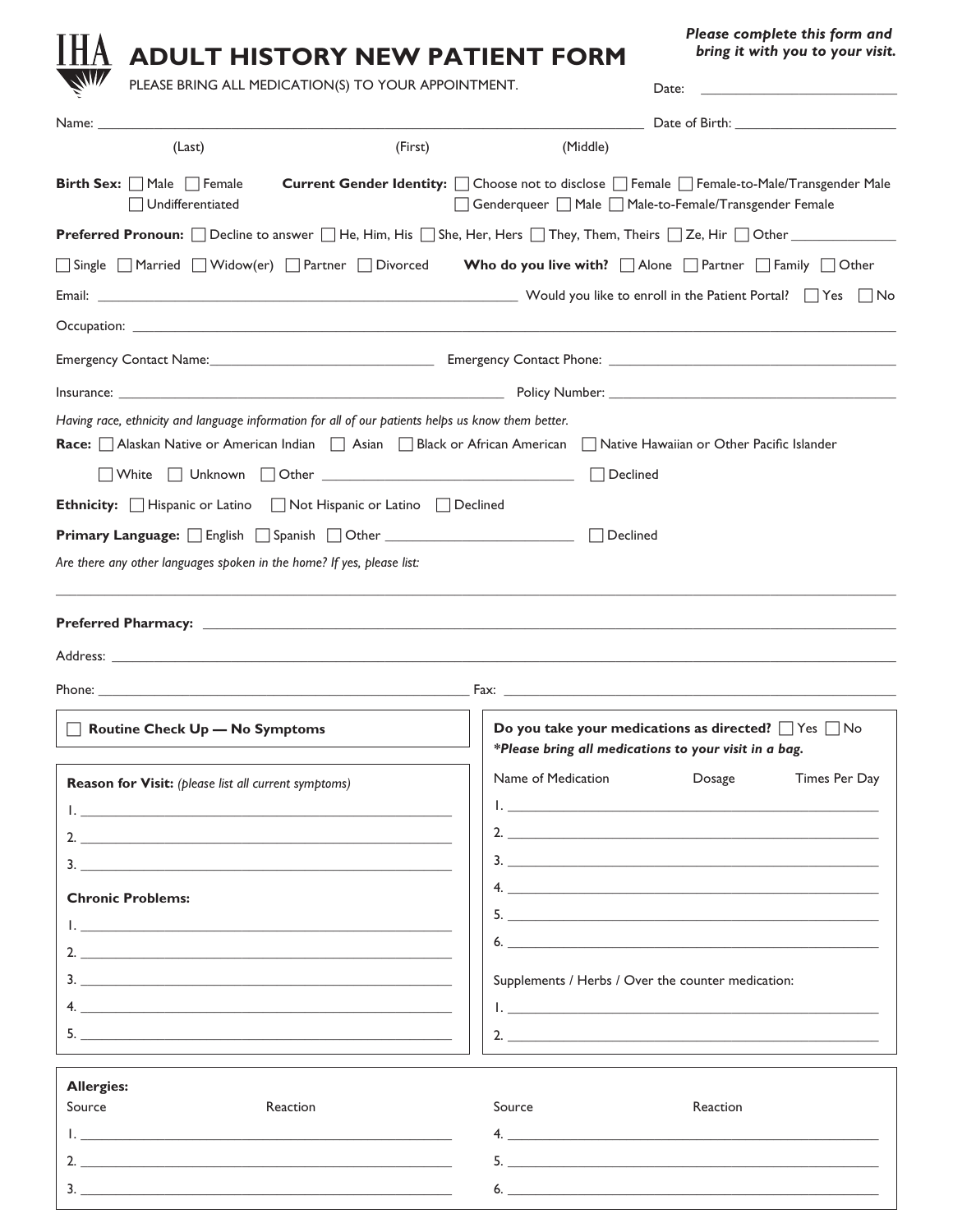## *Have you ever had any of the following?*

| TEST                     | Date |
|--------------------------|------|
| Eye Exam                 |      |
| Dental Exam              |      |
| Cholesterol              |      |
| PPD (TB test)            |      |
| <b>HIV</b> test          |      |
| Hepatitis C              |      |
| Stool blood test         |      |
| Colonoscopy              |      |
| <b>Bone density</b>      |      |
| Chest X-Ray              |      |
| <b>Heart Stress Test</b> |      |
| <b>Blood transfusion</b> |      |
| MRI                      |      |
| Sleep Study              |      |
| Other                    |      |
|                          |      |

Type \_\_\_\_\_\_\_\_\_\_

Coffee \_\_\_\_\_\_\_\_\_\_ Pop/Soda \_\_\_\_\_\_\_\_\_\_

| Have you ever had any<br>of the following?                |                                                                                                                                                                                                                                      | <b>Surgical History</b><br><b>Date</b>                                                                                           | <b>Surgical History</b><br><b>Date</b>                                  |
|-----------------------------------------------------------|--------------------------------------------------------------------------------------------------------------------------------------------------------------------------------------------------------------------------------------|----------------------------------------------------------------------------------------------------------------------------------|-------------------------------------------------------------------------|
| (If yes, enter date to those that apply)                  |                                                                                                                                                                                                                                      | Angioplasty<br><b>Contract Contract Contract</b>                                                                                 | <b>Heart Valve</b>                                                      |
|                                                           |                                                                                                                                                                                                                                      | Appendectomy                                                                                                                     | Hernia repair                                                           |
| <b>TEST</b>                                               | <b>Date</b>                                                                                                                                                                                                                          | Arthroscopy of knee                                                                                                              | Hip/Knee replacement<br><u> 1989 - Johann Barnett, fransk politiker</u> |
| Eye Exam                                                  | <b>Contract Contract</b>                                                                                                                                                                                                             | Back surgery<br><u> 1999 - John Barnett</u>                                                                                      | Hysterectomy                                                            |
| Dental Exam                                               |                                                                                                                                                                                                                                      | CABG (Heart bypass)<br><u> De Carlos de la p</u>                                                                                 | Why did you have a hysterectomy?                                        |
| Cholesterol                                               | <u> The Common State Common</u>                                                                                                                                                                                                      | Carpal tunnel release                                                                                                            | the control of the control of                                           |
| PPD (TB test)                                             |                                                                                                                                                                                                                                      | Cataract extraction                                                                                                              | Was your cervix removed? $\Box$ Yes $\Box$ No                           |
| HIV test                                                  | the control of the control of                                                                                                                                                                                                        | Colon resection<br><b>Contract Contract Contract</b>                                                                             | Were your ovaries                                                       |
| Hepatitis C                                               |                                                                                                                                                                                                                                      | Colostomy<br><b>Contract Contract Contract</b>                                                                                   | removed?<br>$\Box$ Yes $\Box$ No                                        |
| Stool blood test                                          |                                                                                                                                                                                                                                      | Defibrillator<br><u> Liberatura de la conte</u>                                                                                  | Did you have a vaginal<br>hysterectomy?<br>$\Box$ Yes $\Box$ No         |
| Colonoscopy                                               |                                                                                                                                                                                                                                      | Fracture<br><u> Albanya di Barat di Barat di Barat di Barat di Barat di Barat di Barat di Barat di Barat di Barat di Barat d</u> | <b>LASIK</b>                                                            |
| Bone density                                              |                                                                                                                                                                                                                                      | Location: <b>Example</b>                                                                                                         | Mastectomy                                                              |
| Chest X-Ray                                               |                                                                                                                                                                                                                                      | Gallbladder out<br><b>Contract Contract Contract</b>                                                                             | Small bowel resection<br><u> Liberatura de la p</u>                     |
| <b>Heart Stress Test</b>                                  |                                                                                                                                                                                                                                      | Gastric bypass<br>Gastric Band                                                                                                   | Thyroidectomy                                                           |
| <b>Blood transfusion</b><br><b>MRI</b>                    |                                                                                                                                                                                                                                      | <b>Gastric Sleeve</b>                                                                                                            | Tonsillectomy                                                           |
|                                                           | the control of the control of                                                                                                                                                                                                        |                                                                                                                                  | Pacemaker                                                               |
| Sleep Study<br>Other                                      |                                                                                                                                                                                                                                      |                                                                                                                                  | Prostate surgery                                                        |
|                                                           |                                                                                                                                                                                                                                      |                                                                                                                                  | Other                                                                   |
| Other recent physician or hospital visits:                |                                                                                                                                                                                                                                      |                                                                                                                                  |                                                                         |
| <b>I.</b> The contract of the contract of the contract of |                                                                                                                                                                                                                                      | $\overline{\mathbf{2.}}$                                                                                                         | $\overline{\mathbf{3.}}$                                                |
| Social History (Check all that apply)                     |                                                                                                                                                                                                                                      |                                                                                                                                  |                                                                         |
| Alcohol Use Yes No Former                                 |                                                                                                                                                                                                                                      | Tobacco ■ Yes ■ No ■ Former                                                                                                      | <b>Recreational drug use</b>                                            |
| <b>Years Drinking</b>                                     | <u>and the company of the company of the company of the company of the company of the company of the company of the company of the company of the company of the company of the company of the company of the company of the com</u> | Cigarettes                                                                                                                       | $\Box$ Yes $\Box$ No $\Box$ Former                                      |
| Drinks per week                                           | <b>Contract Contract Contract</b>                                                                                                                                                                                                    | Packs per day                                                                                                                    | Have you ever used IV drugs?                                            |
| Type                                                      |                                                                                                                                                                                                                                      | $\exists$ Cigars                                                                                                                 | $\Box$ Yes $\Box$ No                                                    |
| Quit date                                                 |                                                                                                                                                                                                                                      | Chewing Tobacco                                                                                                                  | <b>Personal safety</b>                                                  |
| Last drink                                                |                                                                                                                                                                                                                                      | Would like to quit                                                                                                               |                                                                         |
| <b>Caffeine</b>                                           | $\Box$ Yes $\Box$ No Amount/week                                                                                                                                                                                                     | Years of use                                                                                                                     | Do you wear your seatbelt?<br>$\Box$ Yes $\Box$ No                      |
| Coffee                                                    |                                                                                                                                                                                                                                      | Year quit                                                                                                                        | Do you have difficulty dressing yourself?                               |
|                                                           |                                                                                                                                                                                                                                      |                                                                                                                                  |                                                                         |
| Pop/Soda                                                  |                                                                                                                                                                                                                                      | <b>Sexual History</b>                                                                                                            | $\Box$ Yes $\Box$ No                                                    |
| Energy drinks                                             |                                                                                                                                                                                                                                      | Are you currently sexually active?                                                                                               | Do you have difficulty carrying 10 pounds?                              |
| Other:                                                    |                                                                                                                                                                                                                                      | $Yes \tNo$                                                                                                                       | $\vert$ Yes $\vert$ No                                                  |

Energy drinks \_\_\_\_\_\_\_\_\_\_ Other: \_\_\_\_\_\_\_\_\_\_

| <b>Exercise</b> $\Box$ Yes $\Box$ No |  |
|--------------------------------------|--|
| Frequency (Hours/week):              |  |

| Are you currently sexually active?            |
|-----------------------------------------------|
| $\Box$ Yes $\Box$ No                          |
| Any history of sexually transmitted diseases? |
| $\Box$ Yes $\Box$ No                          |

If yes, when?

|                      | Do you have difficulty shopping? |
|----------------------|----------------------------------|
| $\Box$ Yes $\Box$ No |                                  |

## Types: *Other*

|                                                                           | Have you experienced a fall in the last year? $\Box$ Yes $\Box$ No If yes, how many times have you fallen this year? |
|---------------------------------------------------------------------------|----------------------------------------------------------------------------------------------------------------------|
| Were you injured in the fall(s)? $\Box$ Yes $\Box$ No                     |                                                                                                                      |
|                                                                           | Over the past 2 weeks, how often have you been bothered by any of the following problems?                            |
| Little interest or pleasure in doing things                               | ◯ Not at all ◯ Several days ◯ More than half the days ◯ Nearly daily                                                 |
| Feeling down, depressed or hopeless                                       | ◯ Not at all ◯ Several days ◯ More than half the days ◯ Nearly daily                                                 |
| Do you work? 7 Yes No Retired                                             |                                                                                                                      |
| Do you have a Living Will/Durable Power of Attorney? $\Box$ Yes $\Box$ No |                                                                                                                      |
| How many children do you have?                                            |                                                                                                                      |